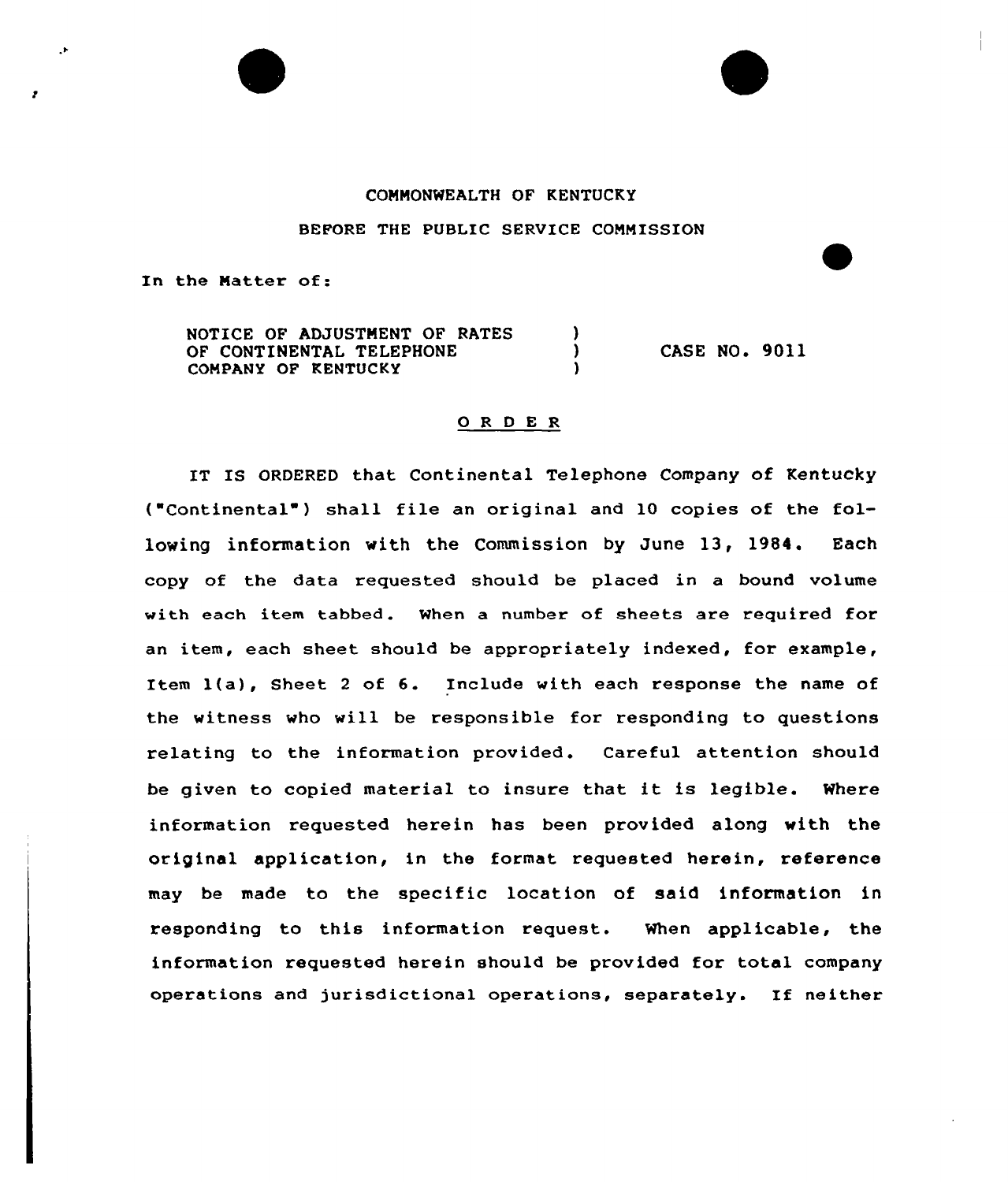the requested information nor a motion for an extension of time is filed by the stated date, the case may be dismissed.

1. In Oberdorfer Schedule 1 of the Exhibits in Support of An Increase in Rates ("Exhibits" ) the following accounts indicate substantial increases over the test period average for the months indicated. Provide a narrative explanation for the difference and indicate if these are recurring expenses at that level and if so explain why.

| Acct.<br>No. | Description                       | Month    | Amount    | Test<br>Period<br>Average | Percentage<br>Increase<br>Over Test<br>Period |
|--------------|-----------------------------------|----------|-----------|---------------------------|-----------------------------------------------|
| 662.2        | Revenue<br>Accounting             | December | \$120,822 | \$62,831                  | 928                                           |
| 671          | Operating<br>Rents                | December | 93,289    | 31.842                    | 193                                           |
| 674          | General<br>Services &<br>Licenses | July     | 132,374   | 69,345                    | 91                                            |

2. Oberdorfer Schedule 2, Item <sup>1</sup> in the Exhibits lists Telephone Plant In Service for intrastate operations as \$ 90,036,142. In response to the Commission's Data Request dated March 23, 1984 ("Initial Request") Item 11A states a February 1984 intrastate balance of \$89,780,630, a difference of \$255,512. Reconcile this difference.

3. Oberdorfer Schedule 2, Item <sup>1</sup> of the Exhibits lists Depreciation Reserve of \$23,576,733. Item llf of the Initial Request states a February 1984 balance of \$23,412,554. Reconcile this difference.

 $-2-$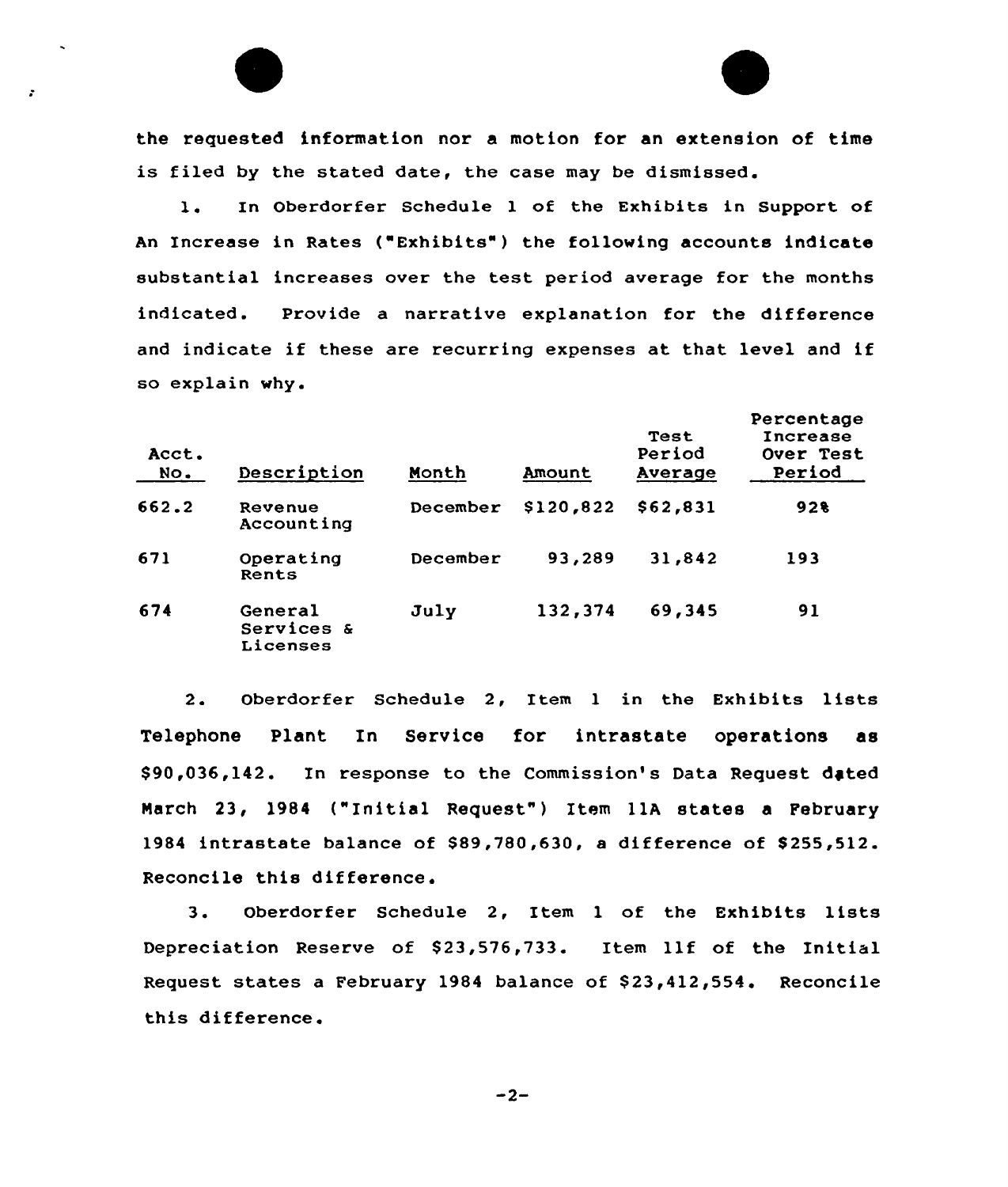4. Provide the specific location of all information used from the previous rate case to develop the pro forms adjustments in the current rate case.

5. Provide the "Report of Message Toll and WATS Data" and the "Intercity Message and Revenue Report" referenced in the Initial Request, Item 16, Oberdorfer Schedule 3, Item 14, Schedule of Official Toll.

6. In calculating the access charge revenues, how did Continental determine that actual usage during the test period ended December 31, 1983, was representative of expected future on going operations? How does this usage compare with actual usage for each of the previous 3 years?

7. In the calculation to reflect Centralized Message Distribution System (CNDS) expense, on what was the estimated and projected growth in CNDS messages of 8 percent based?

8. Provide well labelled work papers showing the calculation of the proposed total adjusted gross payroll of \$7,113,206. Break the calculation down to show management and non-management wages.

9. In determining the revenues to be derived from an intrastate access charge arrangement for billing and collecting, how was the number of bills determined? On what has Continental relied to determine that this level is indicative of future ongoing levels?

 $\overline{1}$ 

10. A. Attached is a copy of an exhibit filed in Case No. 8838 showing a revised projection of intrastate toll revenues based on 5.24 cents per minute interlata carrier common line

 $-3-$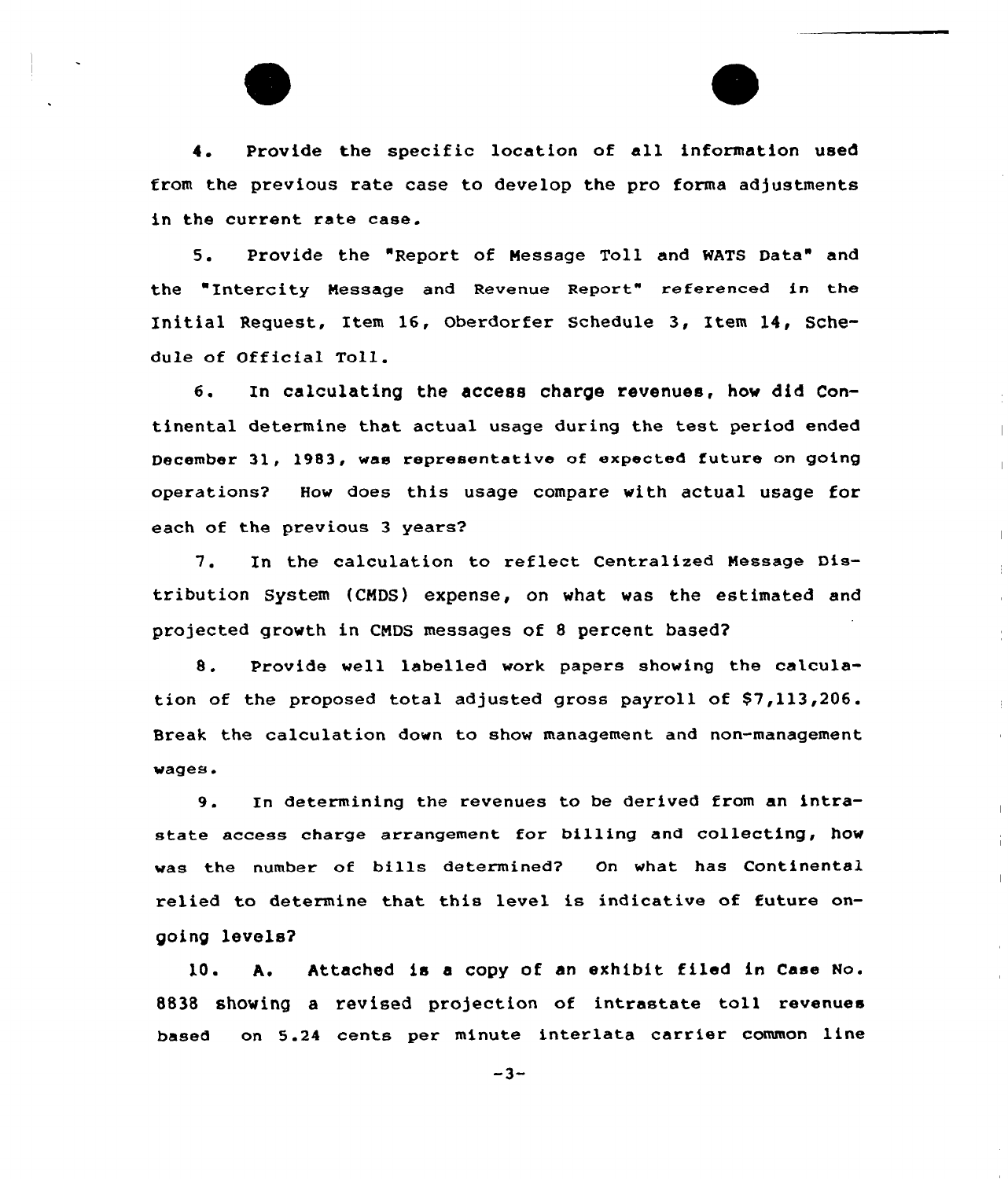charge. Under the interim plan in Case No. 8838 the carrier common line charge is 6.5 cents per minute which should increase the revised projection. Please submit a similar schedule using the carrier common line charge of 6.5 cents.

B. Reconcile with the attached projection provided in Case No. 8838 and the revised projection requested herein with the adjusted level of intrastate toll revenue as proposed in this general rate case, Case No. 9011. Describe all differences.

Issues The appropriate cost of long-term debt

ll. Explain how the 12.00 percent cost rates for the l984 debt additions, shown in schedule 4, item 2, page <sup>2</sup> of 3, of Mr . Oberdorfer's exhibits, were developed.

12. Explain why the 81,500,000 Federal Financing Bank Note series 13.749 percent, shown in item 2A, page 2, of the Staff request dated 3/23/84, does not correspond to any Federal Finance Bank Note on schedule 4, item 2, page <sup>2</sup> of 3, of Mr. Oberdorfer's exhibits.

## Issue: The appropriate capital structure

13. Explain why the total amount of test year capital shown in item I, page <sup>2</sup> of 10, of the Staff request dated 3/23/84, is incorrect.

14. Reconcile the lang-term debt amount shown in schedule 4, item 2, page 1, of Mr. Oberdorfer's exhibits, with the test year long-term debt amount shown in item I, page <sup>2</sup> of 10, of the Staff request dated 3/23/84.

 $-4-$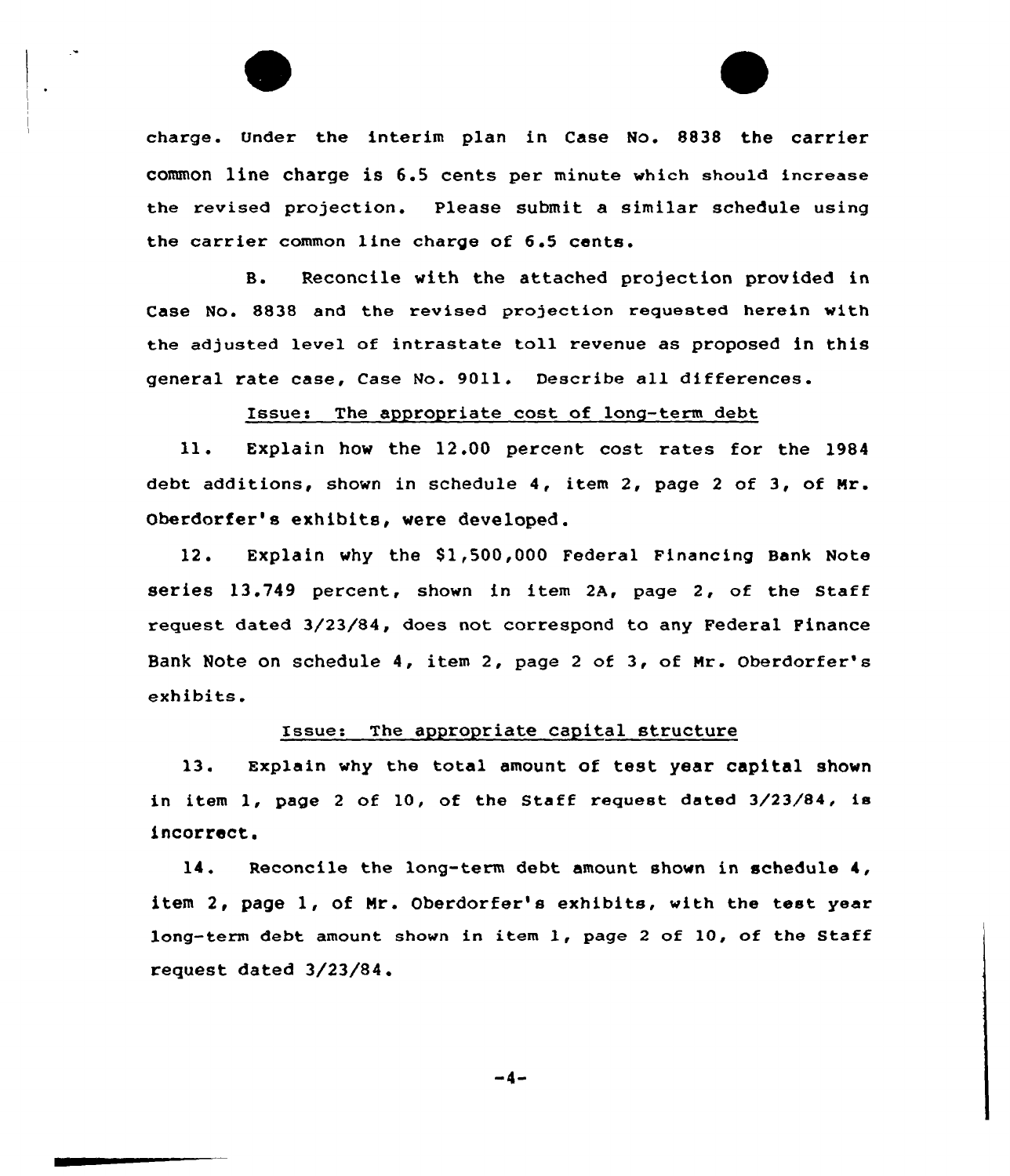

 $\bullet$ 



Done at Frankfort, Kentucky, this 1st day of June, 1984.

PUBLIG SERVICE COMMISSION ully For the Compression

ATTEST:

Secretary